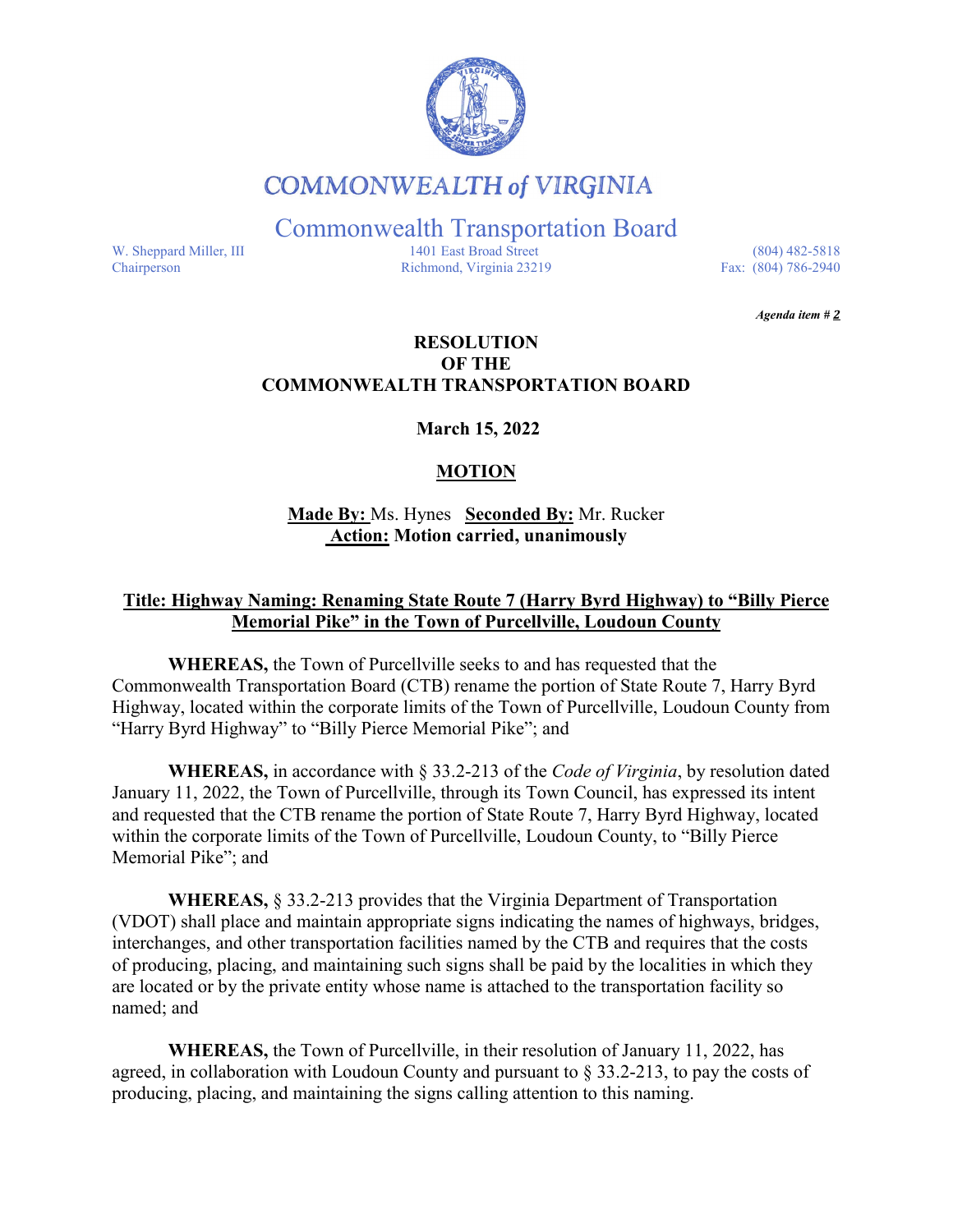Resolution of the Board Highway Naming: Renaming Portion State Route 7 to "Billy Pierce Memorial Pike" in the Town of Purcellville March 15, 2022 Page 2 of 2

**NOW THEREFORE BE IT RESOLVED,** pursuant to § 33.2-213 of the *Code of Virginia*, the CTB hereby renames the portion of State Route 7, that is within the corporate limites of the Town of Purcellville, Loudoun County, from "Harry Byrd Highway" to "Billy Pierce Memorial Pike".

**BE IT FURTHER RESOLVED,** that VDOT is directed to produce, place, and maintain the signs calling attention to this naming as funding is made available by the locality, and to secure payment from the Town of Purcellville, Loudoun County for these costs as required by law.

####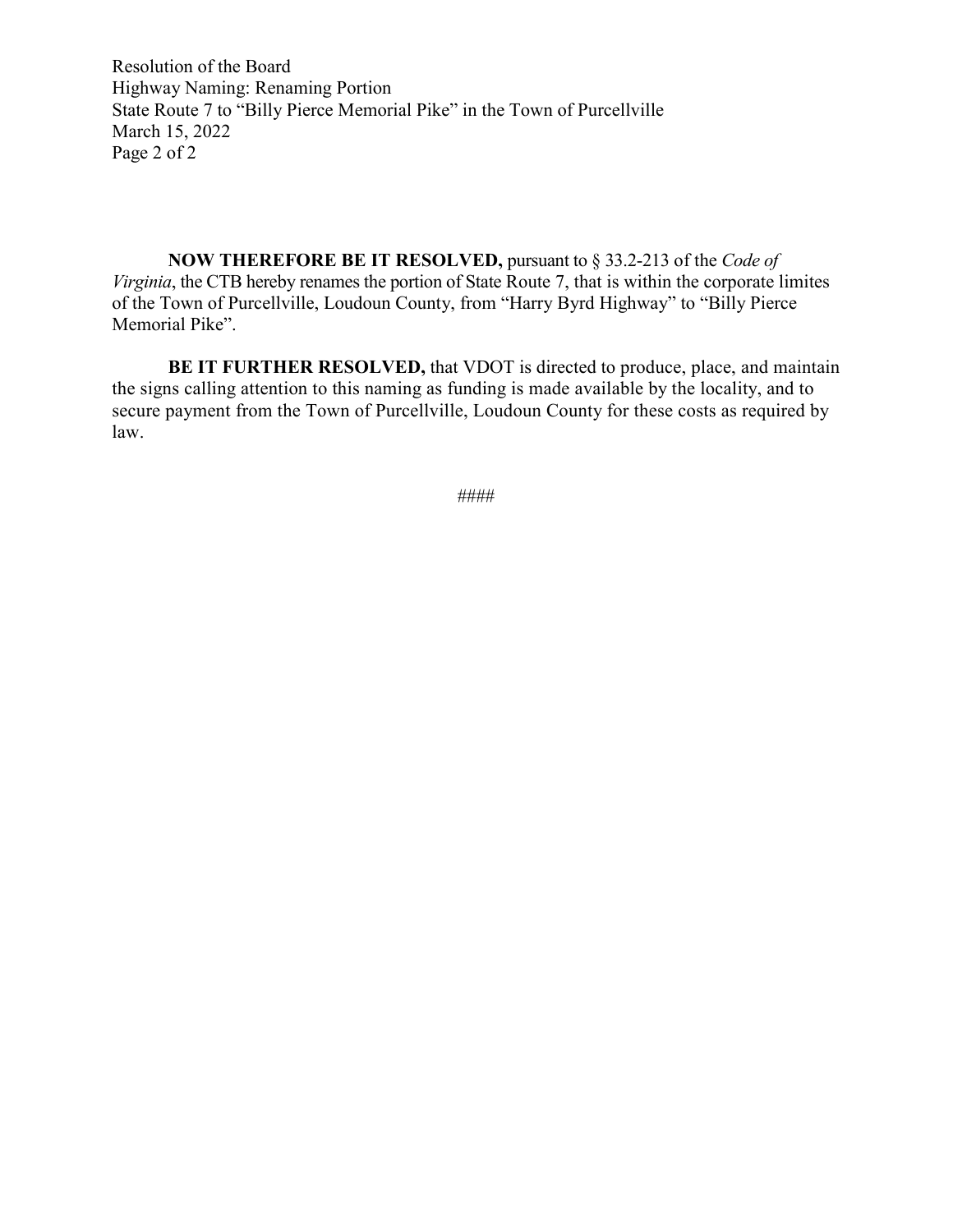#### **CTB Decision Brief**

Highway Naming: Renaming Portion of State Route 7, Harry Byrd Highway, to "Billy Pierce Memorial Pike" in the Town of Purcellville, Loudoun County

**Issue:** Approval of the Commonwealth Transportation Board (CTB) is sought for the renaming of a portion of State Route 7, located within the corporate limits of the Town of Purcellville, Loudoun County, from "Harry Byrd Highway" to "Billy Pierce Memorial Pike", as requested by the Town of Purcellville, pursuant to § 33.2-213 of the *Code of Virginia*.

**Facts:** The Town of Purcellville Town Council enacted a resolution on January 11, 2022 requesting that the CTB rename the portion of State Route 7 located within the Town of Purcellville to "Billy Pierce Memorial Pike".

According to that resolution, William Joseph Pierce was an African American choreographer, dancer and dance studio owner who has been credited with the invention of the Black Bottom dance that became a national craze in the mid-1920's.

Billy Pierce was born in Purcellville, Virginia on June 14, 1890. He attended Storer College and Howard University. He served in World War I with the 8<sup>th</sup> Infantry Regiment of the Illinois National Guard.

He started out as a journalist eventually writing for the Chicago Defender, the premier African American newspaper of its time. He wrote about the arts but eventually left his typewriter for the theater. He began as a dancer and trombonist in vaudeville and performed as a banjoist in Dr. Diamond Dick's Kickapoo Medicine Show on the Theater Owners Booking Association circuit of black vaudeville theaters, which took him to New York City.

He opened a dance studio with Leonard Harper in one room on the top floor of the Navex building where he doubled as an elevator operator. By 1929, his studio was the largest of its kind. Oscar-winning actor Clifton Webb honed his dancing skills at Pierce's studio where Mr. Pierce developed the "Moaning Low" dance routine for Mr. Webb and Libby Holman for The Little Show in 1931.

Along with Benny Rubin he did the choreography for the 1927 musical Half a Widow. He also created the "Sugar Foot Strut" dance for the hit musical Rio Rita in 1927 and developed a showstopping routine for Norma Terris in the 1927 production of Show Boat and its 1932 revival. He also choreographed the dances in the 1932 musical revue Walk a Little Faster.

Billy Pierce married Nona Stovall in 1927 and they had two children. His career was cut short when passed away from mastoiditis in 1933 at the age of 42.

Pursuant to § 33.2-213, the CTB has the power and duty to give suitable names to state highways, bridges, interchanges, and other transportation facilities and change the names of any highways, bridges, interchanges, or other transportation facilities forming a part of the systems of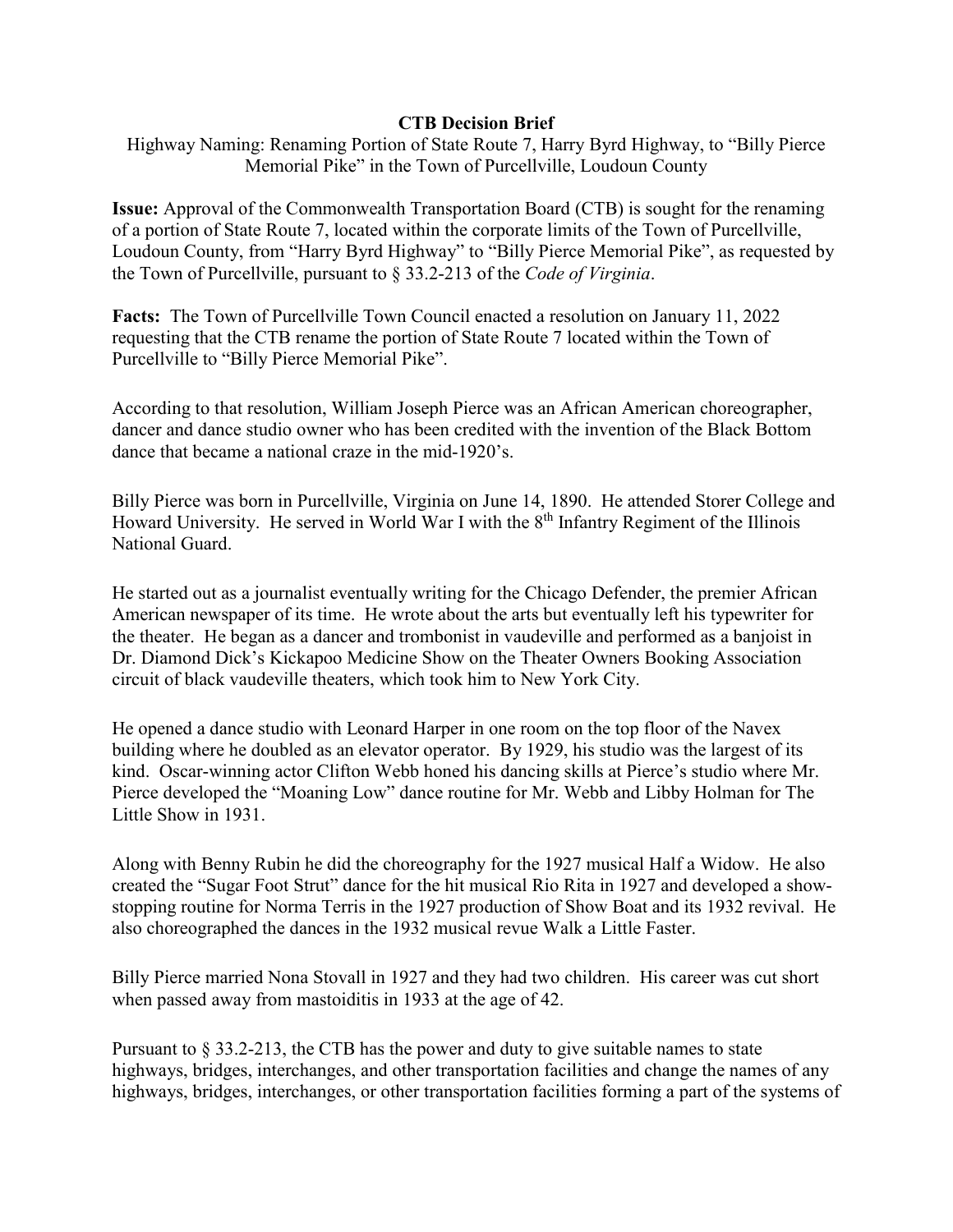state highways, provided that, in a case such as this, the governing body within which the portion of the facility is located has passed a resolution requesting such naming. Pursuant to the statute, the Virginia Department of Transportation (VDOT) shall place and maintain appropriate signs indicating the names of highways, bridges, interchanges, and other transportation facilities named by the CTB, while the costs of producing, placing, and maintaining these signs shall be paid by the localities in which they are located.

**Recommendations**: VDOT recommends this request be approved.

**Action Required by CTB**: The *Code of Virginia*, § 33.2-213, requires a majority of the CTB members to approve a resolution naming a highway or bridge, as appropriate. A resolution will be provided for the CTB's consideration.

**Result if Approved**: The portion of State Route 7, Harry Byrd Highway, within the corporate limits of the Town of Purcellville, Loudoun County, will be renamed to "Billy Pierce Memorial Pike", as requested by the Town of Purcellville. The Town of Purcellville, in their January 11, 2022 resolution, has agreed to bear the costs of producing, placing, and maintaining the signs calling attention to this naming.

**Options:** Approve**,** Deny, or Defer.

**Public Comments/Reactions:** VDOT is not aware of any opposition to this proposal.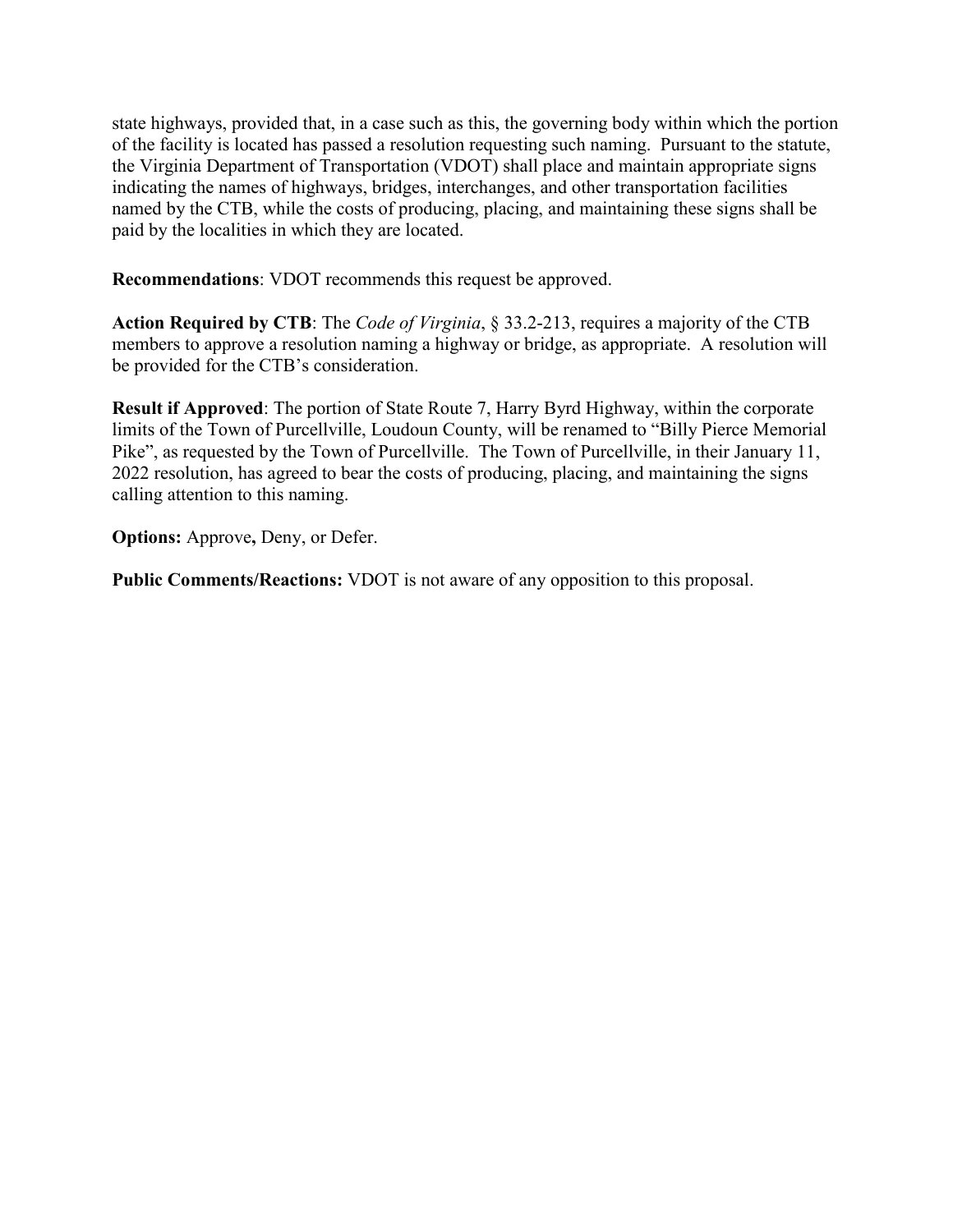Mayor Kwasi A. Fraser



**Town Manager** David A. Mekarski

Council Christopher Bertaut Joel D. Grewe Stanley J. Milan, Sr. Erin Rayner **Tip Stinnette** Mary Jane Williams

221 S. Nursery Avenue Purcellville, VA 20132  $(540)$  338-7421  $(540)$  338-6205 www.purcellvilleva.gov

**TOWN OF PURCELLVILLE IN** LOUDOUN COUNTY, VIRGINIA

#### **RESOLUTION NO. 22-01-01**

#### PRESENTED: JANUARY 11, 2022 **JANUARY 11, 2022 ADOPTED:**

#### A RESOLUTION: A RESOLUTION TO RENAME HARRY BYRD HIGHWAY (ROUTE 7) WITHIN THE TOWN OF PURCELLVILLE CORPORATE LIMITS TO **BILLY PIERCE MEMORIAL PIKE**

(Highway Naming of Route 7, Harry Byrd Highway, from East to West - Exit Ramp to Berlin Turnpike North Bound at Harry Byrd Highway West Bound (GIS Coordinates  $=X: 11,713,169$  Y: 7.100.975) to where Purcellville Western Border intersects Harry Byrd Highway at Hillsboro Road (GIS Coordinates =  $X: 11,702,648$  Y: 7,101,066) in Purcellville as the Billy Pierce Memorial Pike, and from West to East - Where Purcellville Western Border intersects Harry Byrd Highway (GIS Coordinates = X: 11,702,178 Y: 7,101,001) to Berlin Turnpike North Bound On Ramp at Harry Byrd Highway East Bound (GIS Coordinates = X: 11,713,166 Y: 7,100,875) in Purcellville as the Billy Pierce Memorial Pike.)

WHEREAS, William Joseph Pierce (aka Billy Pierce) was an African American choreographer, dancer and dance studio owner who has been credited with the invention of the Black Bottom dance that became a national craze in the mid-1920s; and

WHEREAS, Billy Pierce was born on June 14, 1890 to Dennis and Nellie Pierce in Purcellville, Virginia; and

**WHEREAS, Billy Pierce matriculated first at Storer College, a historically black college** in Harpers Ferry, West Virginia, that operated from 1867 to 1955. Storer College was a national icon for Black Americans, in the town where the end of American slavery began, as Frederick Douglass famously put it. Billy Pierce later attended Howard University; and

WHEREAS, Billy Pierce served in World War I with the 8th Infantry Regiment of the Illinois National Guard, an all-black unit commanded by Lieutenant Colonel Otis B. Duncan, the highest ranking black officer in the United States Army during the War to End All Wars; and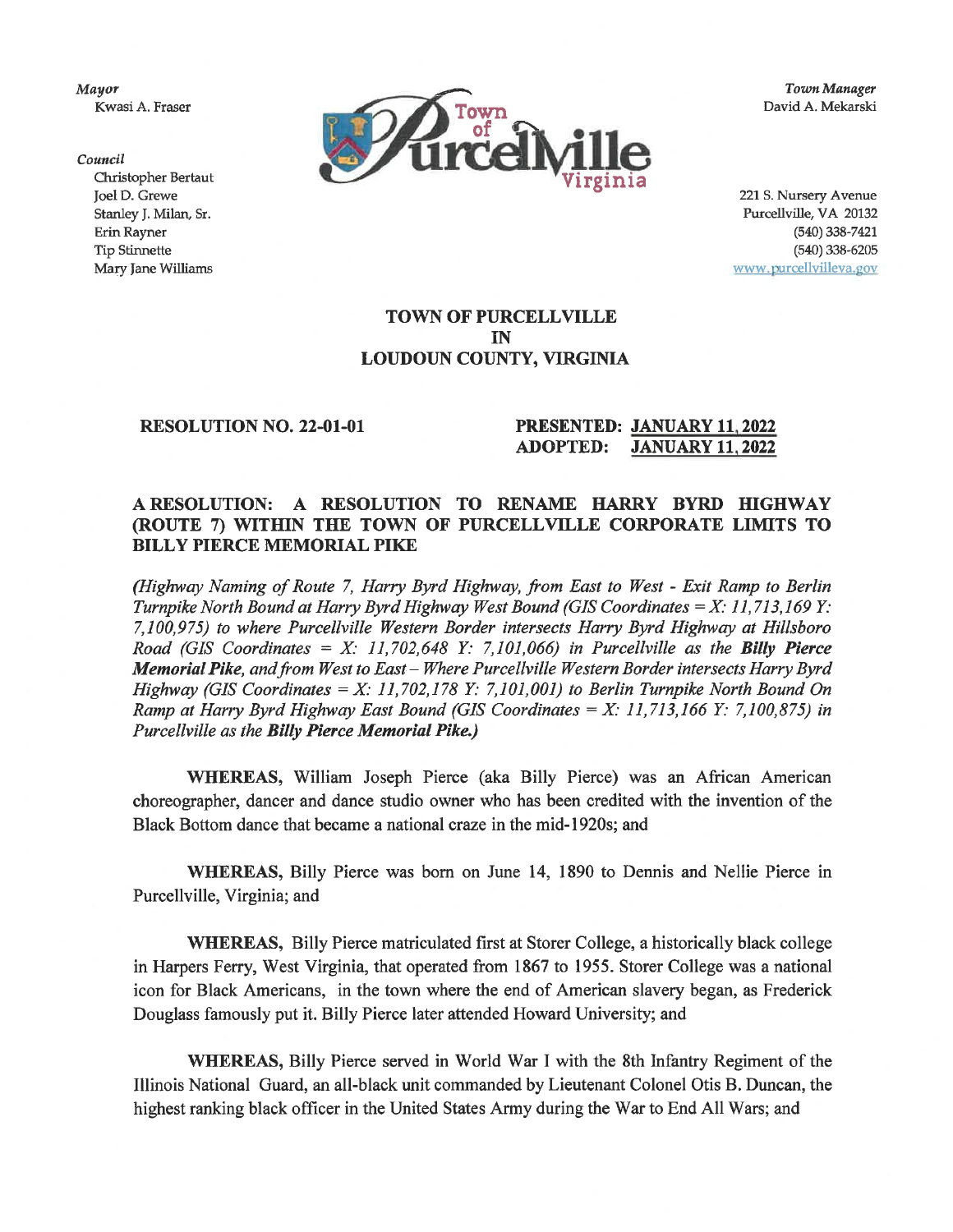WHEREAS, Billy Pierce started out as a journalist, eventually moving to Chicago to write for the Chicago Defender, the premier African American newspaper of its time; and

WHEREAS, as a journalist, Billy Pierce wrote about the arts, but eventually left his typewriter for a life in the theater. Starting in Chicago, he made his bones as a dancer and trombonist in vaudeville and performed as a banjoist in Dr. Diamond Dick's Kickapoo Medicine Show on the Theater Owners Booking Association circuit of black vaudeville theaters, which took him to New York City; and

WHEREAS, Billy Pierce conceived the idea of a dance studio along with Leonard Harper, and Pierce brought their idea to fruition when he opened a dance studio in one room on the top floor of the Navex building on 46th Street west of Broadway where he doubled as an elevator operator; and

WHEREAS, as choreographer and originator of dances broadly popular during the Jazz Age, Billy Pierce bridged America's racial divide decades before the Civil Rights Movement; and

WHEREAS, the Billy Pierce Dance Studio at 223 West 46th Street in New York flourished and became one of the incubators for the cultural flowering known to posterity as the Harlem Renaissance. By 1929, Pierce's studio—the "largest of its kind" according to the Afro American newspaper—occupied five rooms in the bottom two floors of the building; and

WHEREAS, before he became an Oscar-winning character actor, Clifton Webb honed his dancing skills at Pierce's studio. Billy Pierce developed the "Moaning Low" dance routine for "Cliff" Webb, as he was then known, and Libby Holman for The Little Show in 1931; and

**WHEREAS,** Billy Pierce, along with Benny Rubin, did the choreography for the 1927 musical Half a Widow, one of the few Broadway shows for which he received credit. Billy Pierce also created "The Sugar Foot Strut" dance for the smash hit musical Rio Rita (1927) and developed a show-stopping routine for Norma Terris, who played Magnolia in the original 1927 production of Show Boat and its 1932 revival. Billy Pierce also received credit for choreographing the dances in the 1932 musical revue Walk a Little Faster; and

WHEREAS, Billy Pierce married Nona Stovall in 1927, and they had two children, Billy Jr. (1928) and Denise (1930). His career was cut short when he died from mastorialitis in 1933 at age 42.

WHEREAS, Section 33.2-213 of the Code of Virginia authorizes the Commonwealth Transportation Board (CTB) to give suitable names to state highways, bridges, interchanges, and other transportation facilities and change the names of any highways, bridges, interchanges, or other transportation facilities forming a part of the systems of state highways; and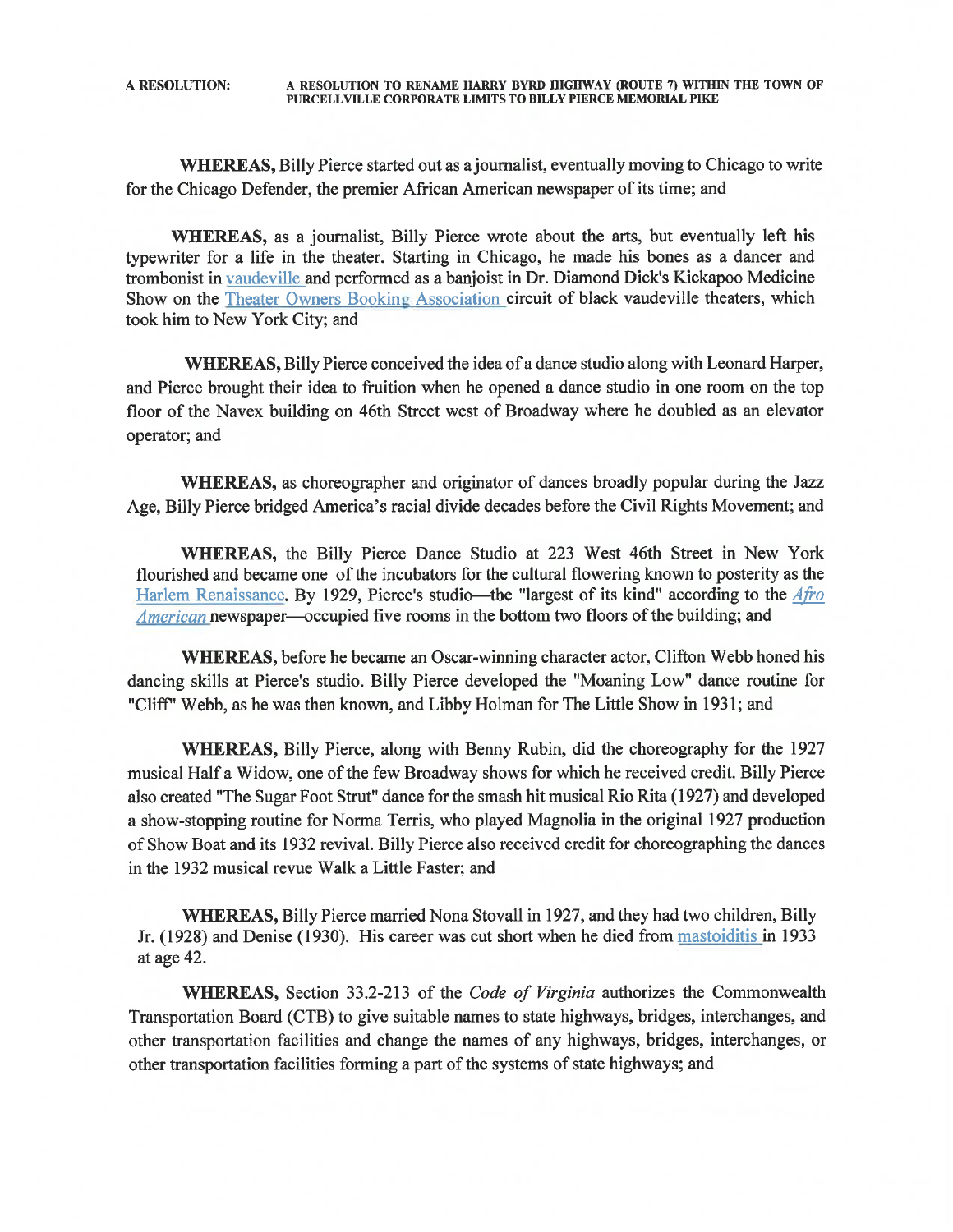A RESOLUTION TO RENAME HARRY BYRD HIGHWAY (ROUTE 7) WITHIN THE TOWN OF **A RESOLUTION:** PURCELLVILLE CORPORATE LIMITS TO BILLY PIERCE MEMORIAL PIKE

WHEREAS, Section 33.2-213 provides that the Virginia Department of Transportation shall place and maintain appropriate signs indicating the names of highways, bridges, interchanges, and other transportation facilities named by the CTB and requires that the costs of producing, placing, and maintaining such signs shall be paid by the localities in which they are located.

NOW THEREFORE BE IT RESOLVED that Purcellville, in accordance with Section 33.2-213 of the Code of Virginia, does hereby request that the CTB name the highway on Route 7, Harry Byrd Highway, from "boundary, intersection or landmark" to "boundary, intersection or landmark" in "Purcellville" as the "Billy Pierce Memorial Pike".

BE IT FURTHER RESOLVED, that Purcellville in collaboration with Loudoun County agrees to pay the costs of producing, placing and maintaining the signs calling attention to this naming.

PASSED THIS 11<sup>th</sup> DAY OF JANUARY, 2022.

Kwasi A. Fraser, Mayor Town of Purcellyille

ATTEST:

Diana Hays, Town C